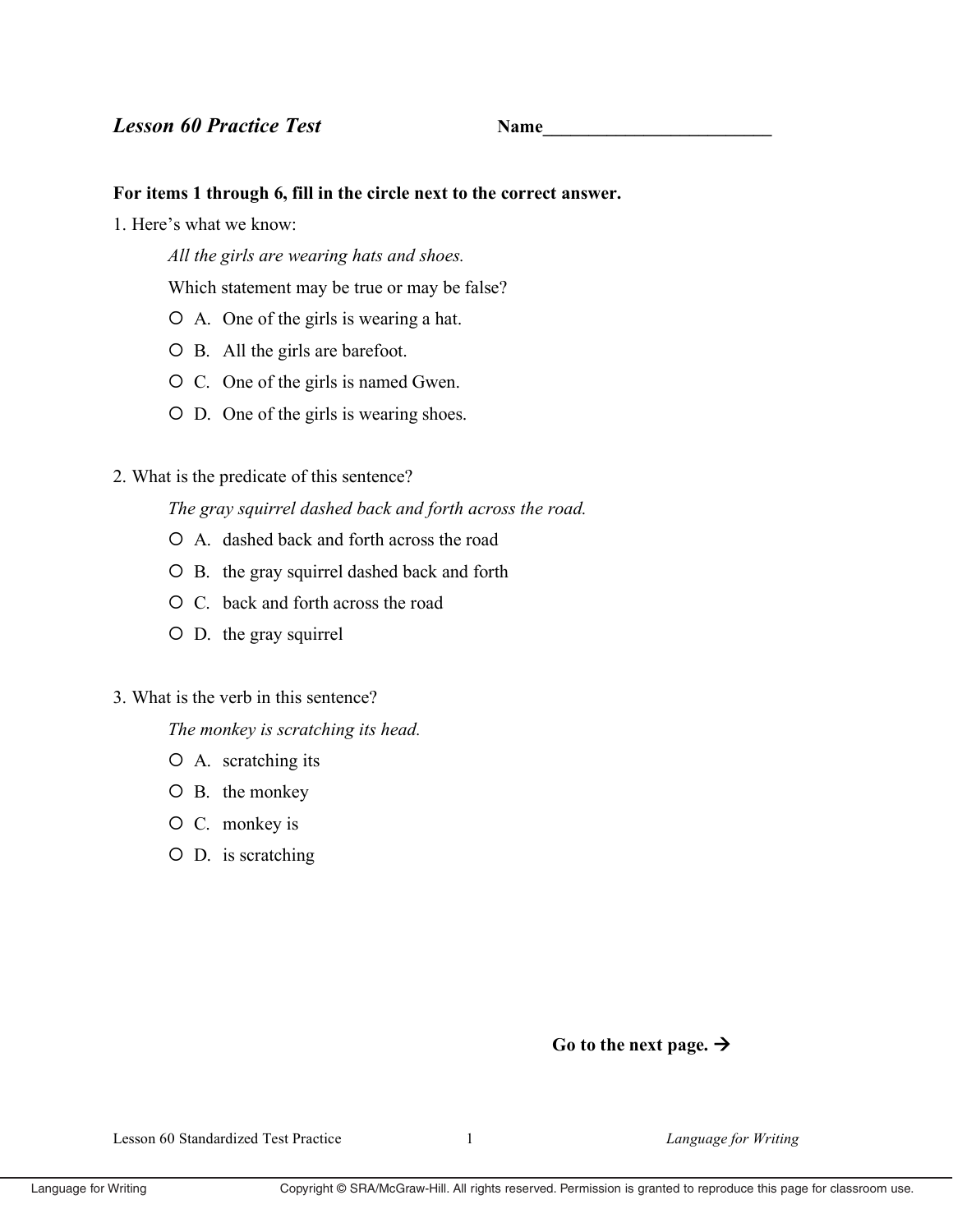#### 4. Complete this analogy:

Long is to short as hot is to .

- O A. sleep
- O B. wide
- $O C.$  cold
- O D. ocean
- 5. Here's what happened:

Rajina went to the shoe store. She tried on three pairs of shoes. She left the store because she didn't find any shoes she liked.

Why did Rajina leave the shoe store?

- O A. because she didn't have any money
- O B. because she tried on three pairs of shoes
- O C. because she forgot to wear socks
- O D. because she didn't find any shoes she liked
- 6. Complete this analogy:

Cars are to streets as boats are to  $\qquad \qquad$ .

- O A. air
- $O$  B. water
- $O$  C. coats
- O D. sails

## For items 7 and 8, write your answers on the lines.

7. Write this sentence the correct way.

my pants are too long the boy said



Lesson 60 Standardized Test Practice

Language for Writing